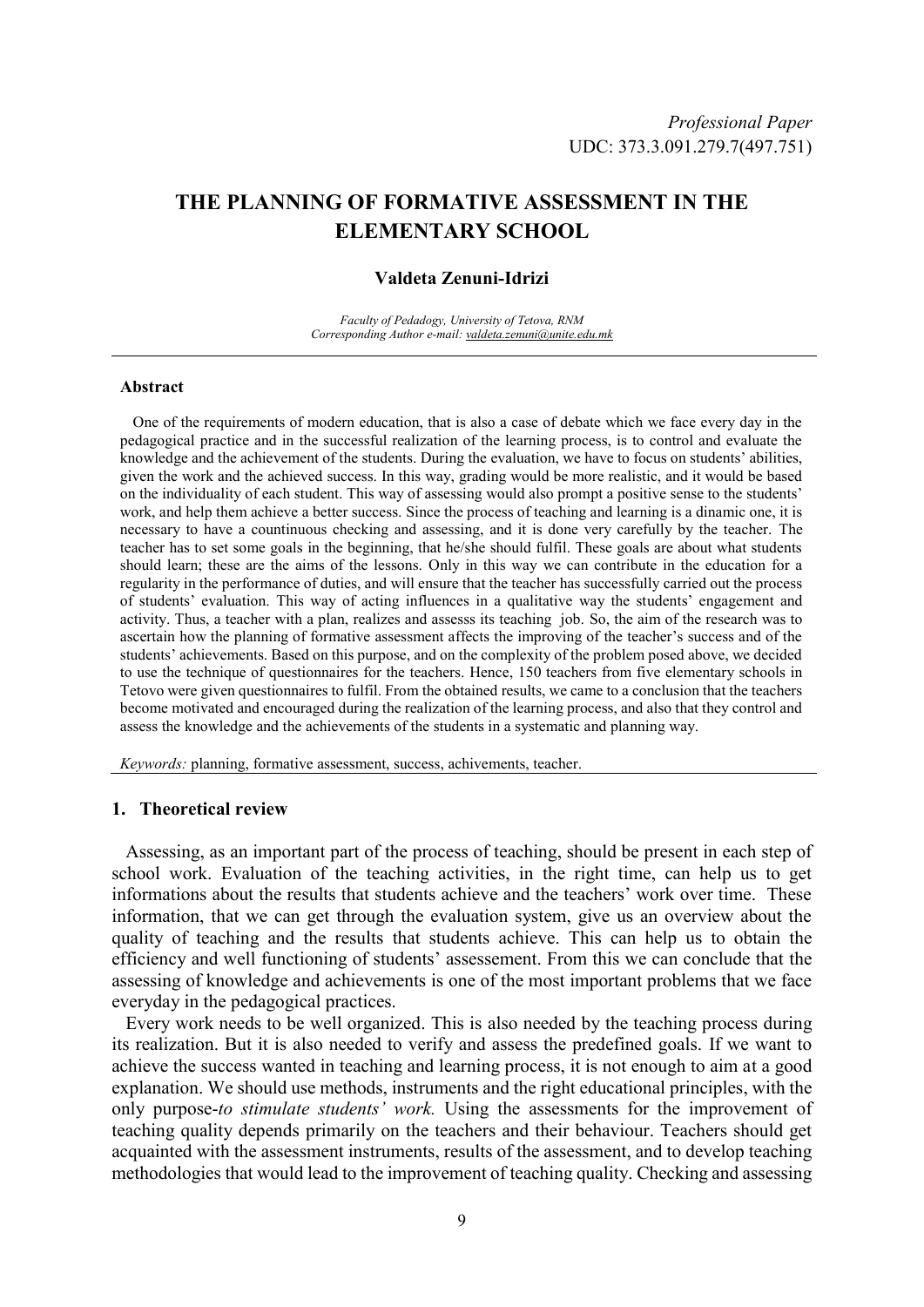the knowledge have two functions: *educative* and *instructive.* In other words, when grading and assessing is performed in a countinuous and right way, it can accomplish its educative and even instructive function. (Osmani, 2007: 61) In this way they can contribute on the regularity of the teaching process.

In many studies and researches done before, it is proven that the students' success is improved when the teachers applied an effective strategy, like formative grading. This means that assessing by planning it before, and conducting everything in a countinuous and systematic way, is done to prevent the potential failure of the students. This way of acting influences in a qualitative way the students' engagement and activity. In this way, the teacher will realize and assess its teaching according to a plan. The teacher has to set some goals in the beginning, that he/she should fulfil. These goals are about what students should learn; these are the aims of the lessons. (Вилотијевиħ, 1999: 57) This way, we can come to the conclusion that information, checking, and assessing, have a very important function in progressing and in fruitful work of education.

Formative assessment includes the diagnosis of prior knowledge; setting and following goals, and evaluating the results. Planning takes place at the beginning of every new unit, when goals are set. The starting point is the question: *What do I already know?* and *What do I not know?* or *What do I want to learn?* The first question helps the teacher to find out the strengths and prior knowledge of each student and the second question identifies the weakest areas.

Teachers set goals jointly with the class. Goals are also adjusted and changed to meet the needs of individual students. (Peršolja & Burdenski, 2010: 45).

According McManus (2008): "Formative assessment is a process used by teachers and *students during instruction that provides feedback to adjust ongoing teaching and learning to improve students' achievement of intended instructional outcomes. Increasing numbers of educators regard formative assessment as a way not only to improve student learning, but also to increase student scores on significant achievement examinations."* (McManus, 2008:3)

Notifying and assessing are deep and delicate psychological processes. It is not enough to aim at a good explanation, if we want to achieve the success wanted in the teaching and learning process. We should use methods, instruments, and the right educational principles, with the only purpose to stimulate the students' work. But at the same time, the responsibility and the seriousness of the teacher are needed during the notification, checking and assessing. His/her objectivity, transparency, and fairness, are necessary during the grading of students' achievements, abilities, knowledge and success. (Berisha, 1995: 138) Precisely, this was what we wanted to investigate and prove. So, the aim of the research was to ascertain how the teacher's planning of the formative assessment affects the improving of the teacher's success and the student's creativity and motivation, and also the objective assessment of students' achievements.

#### **2. The empirical part of the paper**

The process of monitoring and assessing the students' achievement should be conducted in a systematic and planned manner. Only in this way we can contribute in the education for regularity in the performance of duties, and can assure that the teacher has carried out successfully and in an adequate way the process of students' evaluation. At the same time, he/she should provide data about the development and the progress of his/her students. The evaluation done in this way would affect positively the students' engagement and activity. In this way, the teacher will realize and assess its teaching according to a plan. But it is important to know, how much do they believe that this way of working is the right way. Their opinion is shown on table no.1*,* provided below: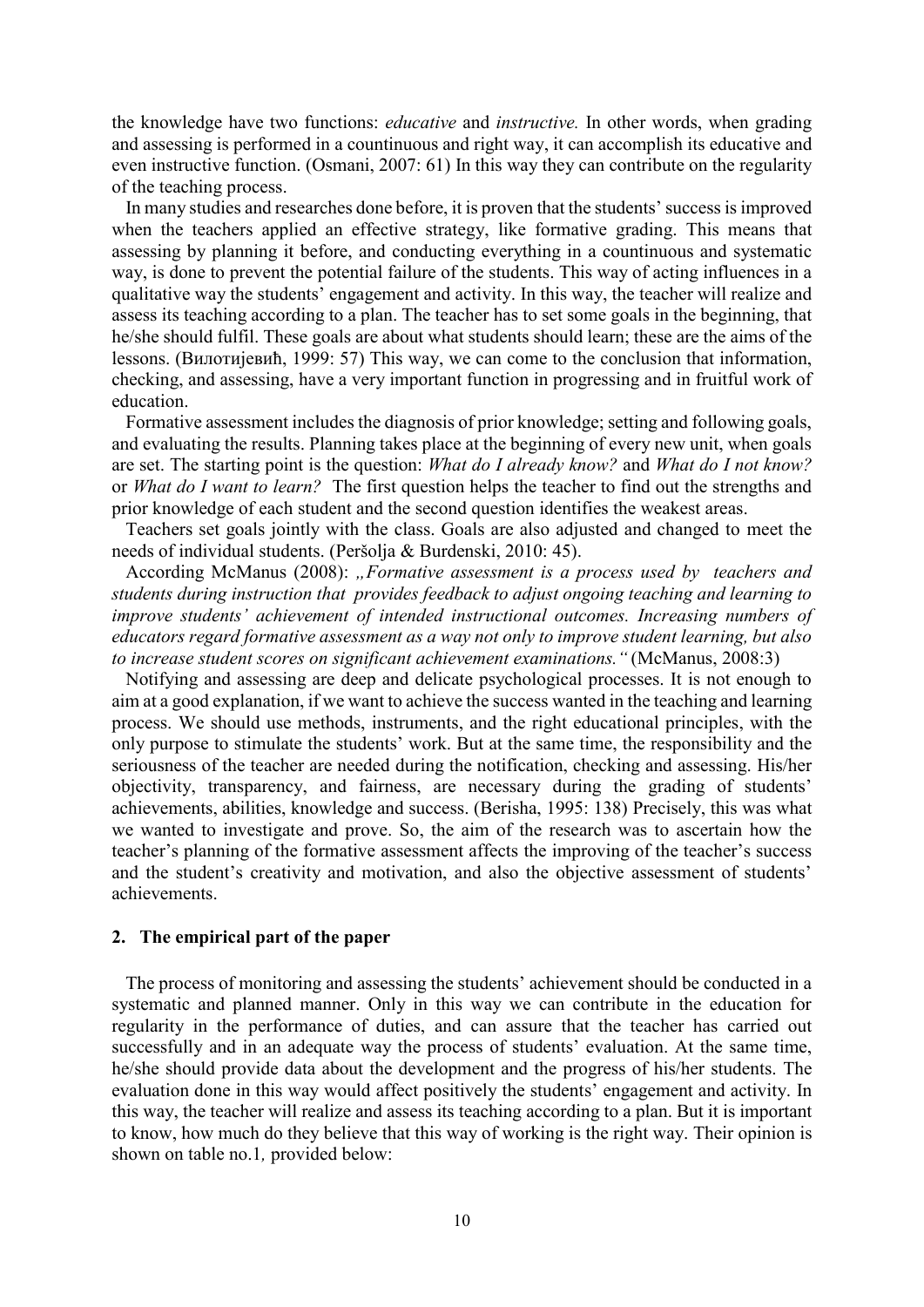| How much importance do you give to the<br>planning formative evaluation in the<br>teaching and learning process? |                  | <b>Teachers:</b> |               |
|------------------------------------------------------------------------------------------------------------------|------------------|------------------|---------------|
|                                                                                                                  |                  |                  | $\frac{1}{2}$ |
| a)                                                                                                               | <b>Very much</b> | 110              | 73,33         |
| $\mathbf{b}$                                                                                                     | <b>Medium</b>    | 30               | 20,00         |
| $\vert$ c)                                                                                                       | Little           | 10               | 6,66          |
|                                                                                                                  | <b>None</b>      | 0                | 0,00          |
|                                                                                                                  | m                | 150              | 99.99         |

**Table 1.** The views of teachers about the the importance of planning the formative evaluation in the teaching and learning process

From table no.1's results we can see that most teachers give priority and precedence to the **l** checking and assessing by planning in a countinuous and systematic way. There are 73,33% of them who think in this way. Meanwhile, a small number of the asked teachers, only 6,66%, have declared that they give little importance to this way of checking and assessing, and the others, approximately 20 % of them, give a medium importance to it. None of the teachers who took part in this study accept that they do not practice in part and do not give importance to this type of evaluation.

From the obtained results, we have come to a conclusion that the teachers become motivated and encouraged during the realization of the learning process, and also that they would control and assess the students' knowledge and achievements in a continuous and systematic way, and are going to realize and assess their teaching job according to plan.

## **Conclusion**

Formative assessing is done through the process of teaching. Its purpose is to gather information and to give efficient information over teaching and learning, in order to make these processes more successful.

 Because the formative assessment process helps students achieve intended learning outcomes, based on explicit learning progressions, teachers must first identify and then communicate the instructional goal to students. Тeachers must provide the criteria by which learning will be assessed, so that students will know whether they are successfully progressing toward the goal.

Sharing learning goals and criteria for success with students, supporting students as they monitor and take responsibility for their own learning, helping students to provide constructive feedback to each other, and involving students in decisions about how to move learning forward, are illustrations of students and teachers working together in the teaching and learning process. (McManus, 2008:3)

In that way of teaching and assessment, the teachers motivate the creativity and engagement of students in the process of learning, wich enables them to take responsibility for their own progress, work, learning and knowledge. Teachers should get acquainted with the assessment instruments, results of assessment, and develop teaching methodologies that would lead to the improvement of teaching quality.